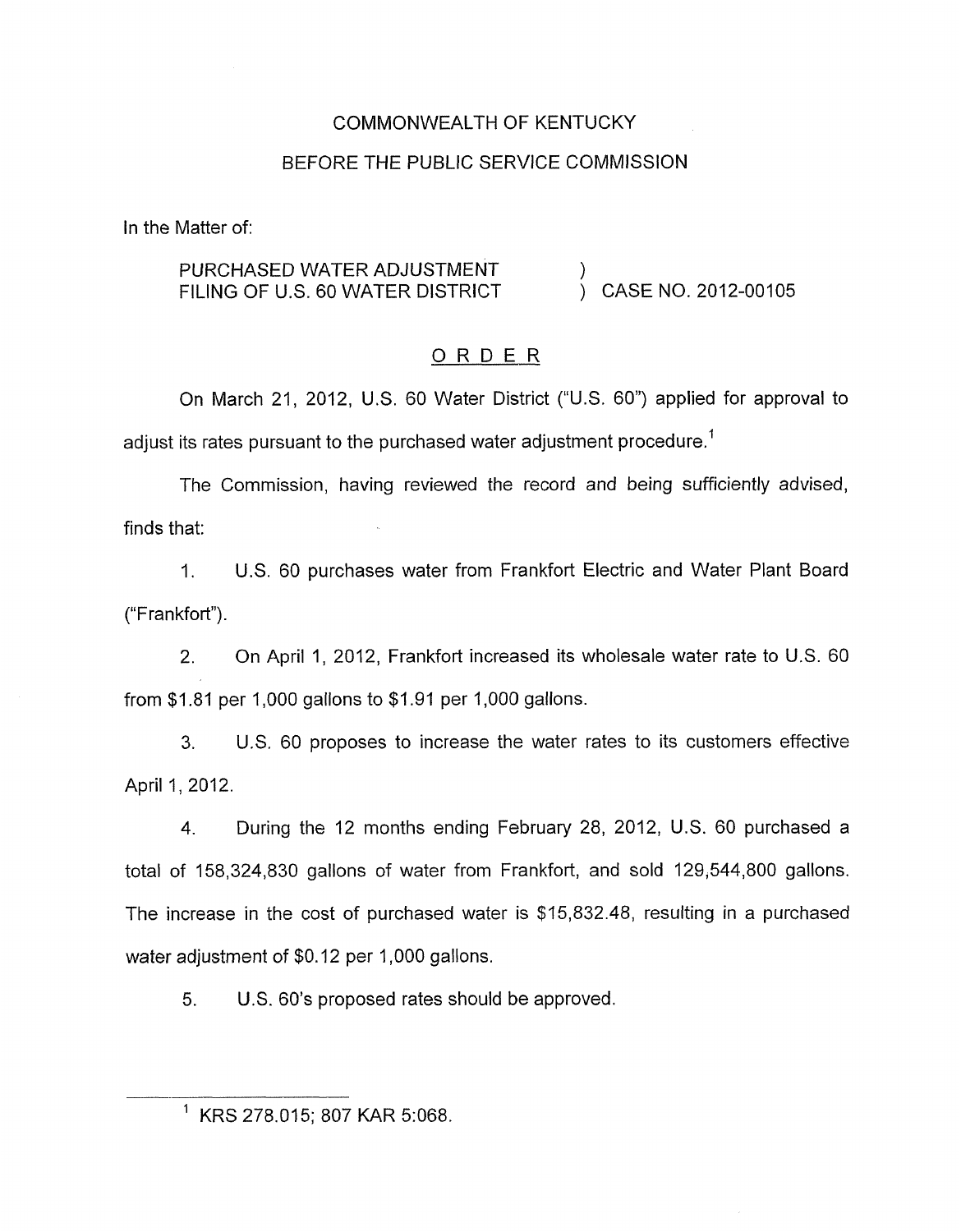6. The purchased water adjustment of \$0.12 per 1,000 gallons is fair, just, and reasonable and should be approved.

IT IS THEREFORE ORDERED that:

1. U.S. 60's proposed rates are approved.

2. The purchased water adjustment of \$0.12 per 1,000 gallons as calculated in Appendix A is approved.

**3.** The rates in Appendix B, attached hereto and incorporated herein, are fair, just, and reasonable and are approved for service rendered on or after April 1, 2012.

**4.** The tariff sheets filed by U.S. 60 are approved as filed.

By the Commission



*A*  é Director

Case No. 2012-00105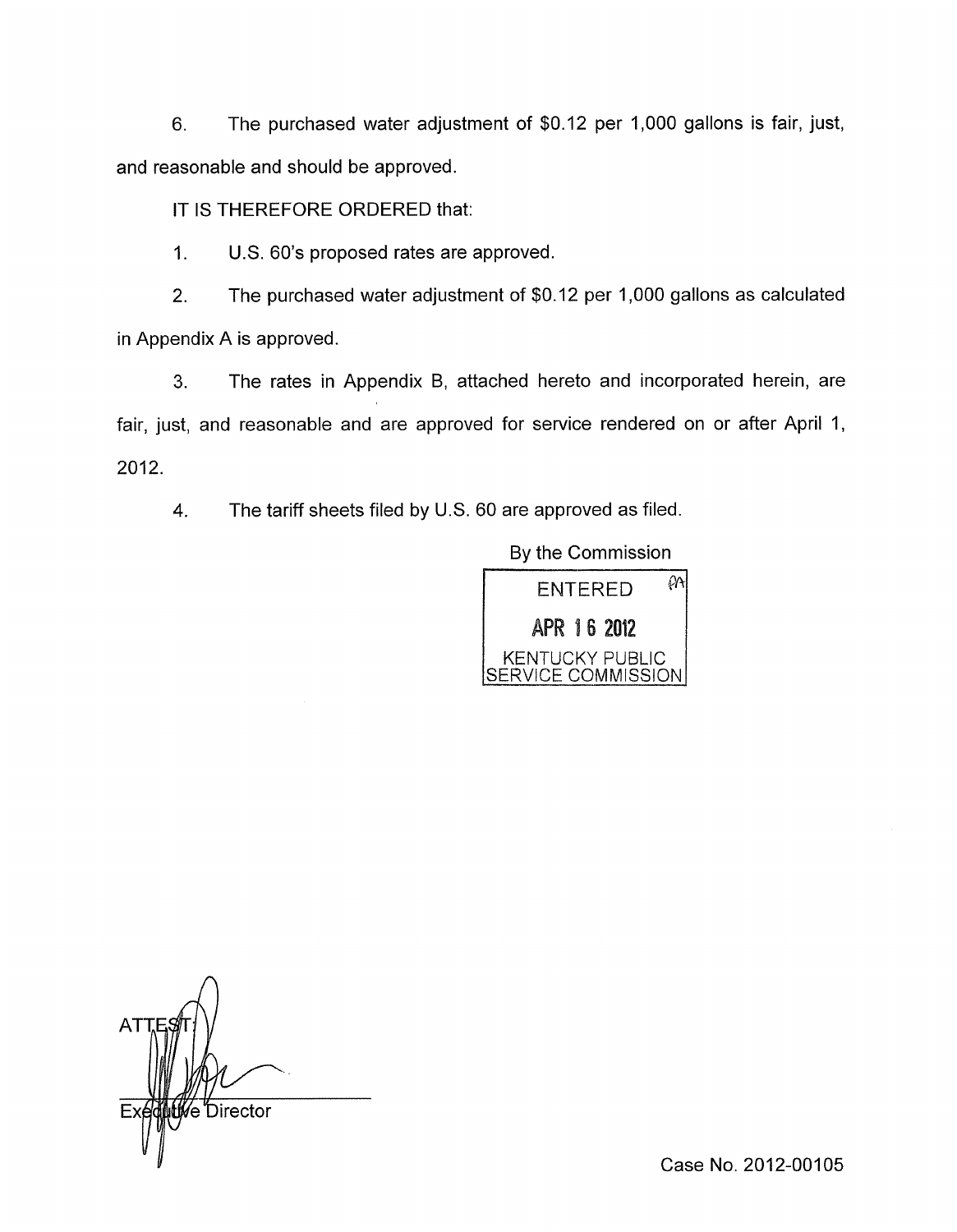#### APPENDIX A

### APPENDIX TO AN ORDER OF THE KENTUCKY PUBLIC SERVICE COMMISSION IN CASE NO. 2012-00105 DATED APR 1 6 2012

New Rate Base Rate

U.S. 60 Water Purchases in gallons 158,324,830 158,324,830<br>Volumetric rate  $$ 1.91/1,000$   $$ 1.81/1,000$ Volumetric rate

\$302,400.43 \$286,567.94

Increased water cost \$15,832.49

Increased water cost  $$ 15,832.49$ <br>Divided by gallons sold  $$ 129,544,800$ Divided by gallons sold<br>
Purchased water adjustment factor  $$0.12$  per 1,000 gallons Purchased water adjustment factor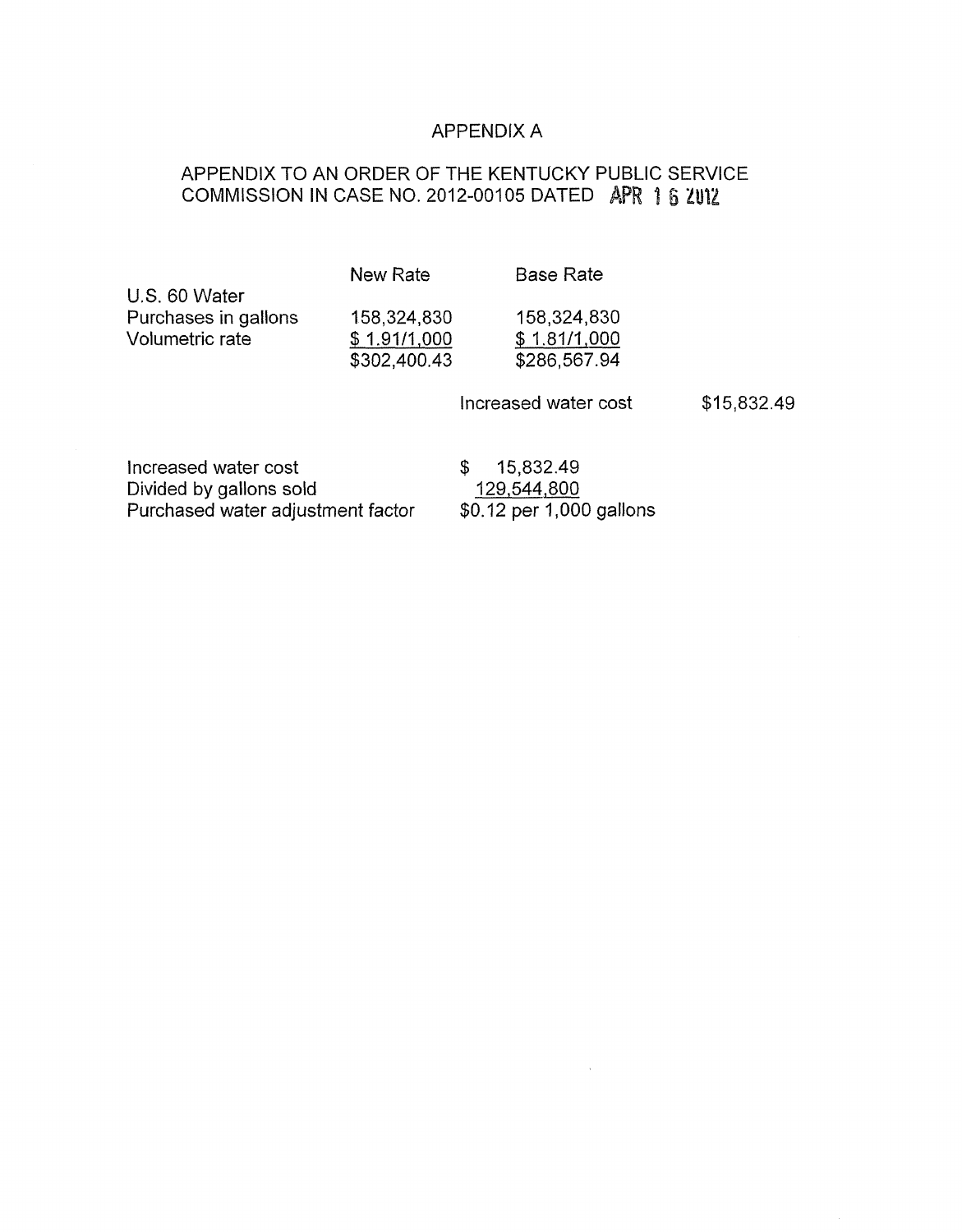#### APPENDIX B

## APPENDIX TO AN ORDER OF THE KENTUCKY PUBLIC SERVICE  $\texttt{COMM}{}$ ISSION IN CASE NO. 2012-00105 DATED APR 1  $5$   $\bar{\textit{a}}$

The following rates and charges are prescribed for the customers in the area served by U.S. 60 Water District, All other rates and charges not specifically mentioned herein shall remain the same as those in effect under authority of the Commission prior to the effective date of this Order.

#### Monthlv Rates

5/8" X 3/4" Meters<br>First 1,000 Gal

 $\mathcal{L}_{\mathcal{A}}$ 

1,000 Gallons Next 2,000 Gallons Next 2,000 Gallons Over 5,000 Gallons

1" Meters

First 5,000 Gallons Over 5,000 Gallons

2" Meters

First 25,000 Gallons Over 25,000 Gallons

**Bulk User Rate** 

First 1,000 Gallons Over 1,000 Gallons

Wholesale Water Rates First 25,000 Gallons Over 25,000 Gallons

\$13.37 Minimum Bill 6.92 Per 1,000 Gallons 5.66 Per 1,000 Gallons 5.05 Per 1,000 Gallons

\$38.53 Minimum Bill 5.05 Per 1,000 Gallons

\$1 39.53 Minimum Bill 5.05 Per 1,000 Gallons

\$ 3.21 Minimum Bill 3.21 Per 1,000 Gallons

\$1 39.53 Minimum Bill 5.05 Per 1,000 Gallons